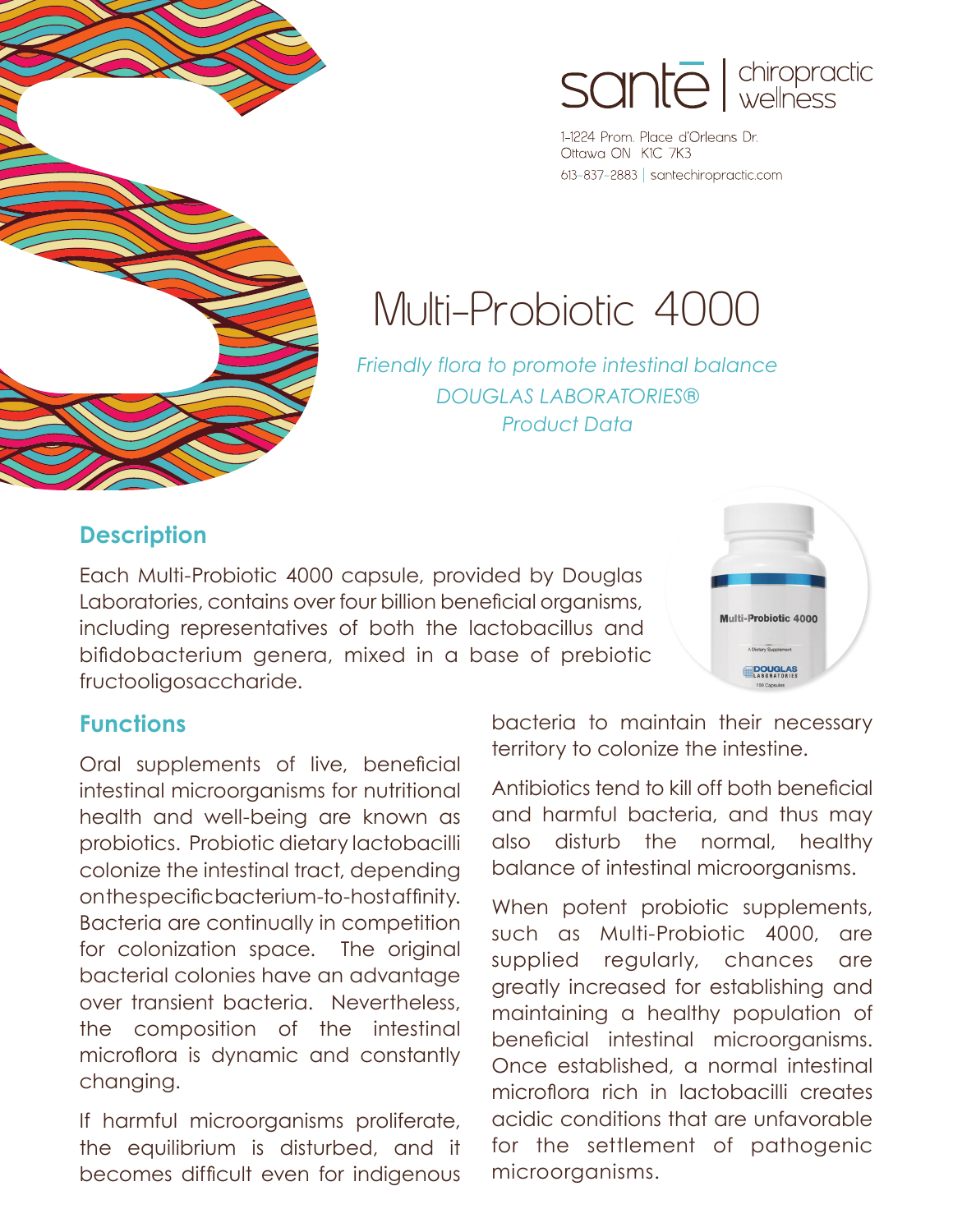

#### **Indications**

Multi-Probiotic 4000 capsules may be a useful dietary supplement for those who wish to support their intestinal microflora with meaningful amounts of beneficial microorganisms.

#### Formular (#7497)

**Each Multi-Probiotic 4000 capsule contains over 4 billion (4000 x 1 million) organisms in the following potencies:**

| Lactobacillus. acidophilus (DDS-1™) 1.15 Billion                                             |
|----------------------------------------------------------------------------------------------|
|                                                                                              |
| L. Rhamnosus (Type B, Bifidus) 775 Million                                                   |
|                                                                                              |
|                                                                                              |
|                                                                                              |
|                                                                                              |
| In a base of FOS (fructooligosaccharides),<br>special carbohydrates, enzymes and ulmus fulva |
|                                                                                              |

## **Suggested Use**

Adults take 1capsule daily or as directed by physician.

## **Side Effects**

No adverse effects have been reported.

#### **Storage**

Store in a cool, dry place, away from direct light. Keep out of reach of children.

#### **References**

Cebra JJ. Influences of microbiota on intestinal immune system development. Am J Clin Nutr 1999;69:1046S-1051S.

Collins MD, Gibson GR. Probiotics, prebiotics, and synbiotics: approaches for modulating the microbial ecology of the gut. Am J Clin Nutr 1999;69:1052S-1057S.

Donnet-Hughes A, Rochat F, Serrant P, Aeschlimann JM, Schiffrin EJ. Modulation of nonspecific mechanisms of defense by lactic acid bacteria: effective dose. J Dairy Sci 1999;82:863-9.

Elmer GW, Surawicz CM, McFarland LV. Biotherapeutic agents. A neglected modality for the treatment and prevention of selected intestinal and vaginal infections [see comments]. Jama 1996;275:870-6.

Gibson GR. Dietary modulation of the human gut microflora using prebiotics. Br J Nutr 1998;80:S209-12.

Goldin BR. Health benefits of probiotics. Br J Nutr 1998;80:S203-7.

Jacobsen CN, Rosenfeldt Nielsen V, Hayford AE, Moller PL, Michaelsen KF, Paerregaard A, Sandstrom B, Tvede M, Jakobsen M. Screening of probiotic activities of forty-seven strains of lactobacillus spp. by In vitro techniques and evaluation of the colonization ability of five selected strains in humans [In Process Citation]. Appl Environ Microbiol 1999;65:4949-56.

Kirjavainen PV, Ouwehand AC, Isolauri E, Salminen SJ. The ability of probiotic bacteria to bind to human intestinal mucus.